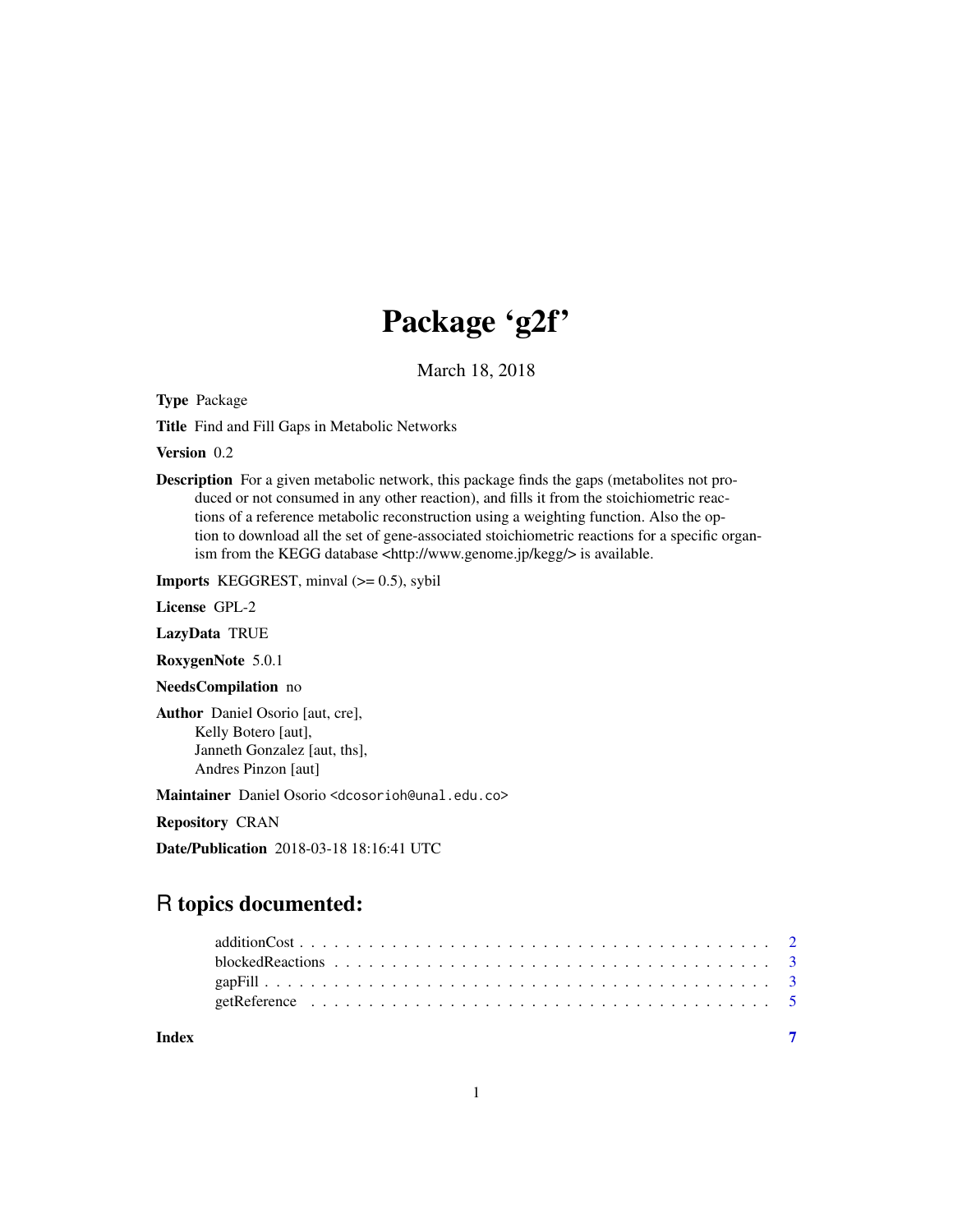<span id="page-1-0"></span>

#### Description

For a given set of stoichiometric reactions this function calculates the cost of addition in a reference metabolic network. The cost is calculated by dividing the amount of non included metabolites in the reference metabolic network over the total number of metabolites involved in the reaction.

#### Usage

additionCost(reaction, reference)

#### Arguments

| reaction  | A stoichiometric reaction with the following format:                                                                                                                                                                                                                                                                                                                    |
|-----------|-------------------------------------------------------------------------------------------------------------------------------------------------------------------------------------------------------------------------------------------------------------------------------------------------------------------------------------------------------------------------|
|           | "H2O[c] + Urea-1-carboxylate[c] <=> 2 CO2[c] + 2 NH3[c]"                                                                                                                                                                                                                                                                                                                |
|           | Where arrows and plus signs are surrounded by a "space character". It is also<br>expected that stoichiometry coefficients are surrounded by spaces, (nothe the<br>"2" before the CO2[c] or the NH3[c]). It also expects arrows to be in the form<br>"=>" or "<=>". Meaning that arrows like "==>", "<==>", "-->" or "->" will not<br>be parsed and will lead to errors. |
| reference | A set of stoichiometric reaction with the same format of reaction.                                                                                                                                                                                                                                                                                                      |

#### Author(s)

Daniel Camilo Osorio <dcosorioh@unal.edu.co>

#### Examples

```
## Not run:
# Downloading stoichiometric reactions of reference
hsa <- getReference(organism = "hsa")
```

```
# Calculating cost
additionCost(reaction = "alpha-Amino acid + H2O + NAD+ <=> 2-Oxo acid + Ammonia + NADH + H+",
             reference = hsa$reaction)
```
## End(Not run)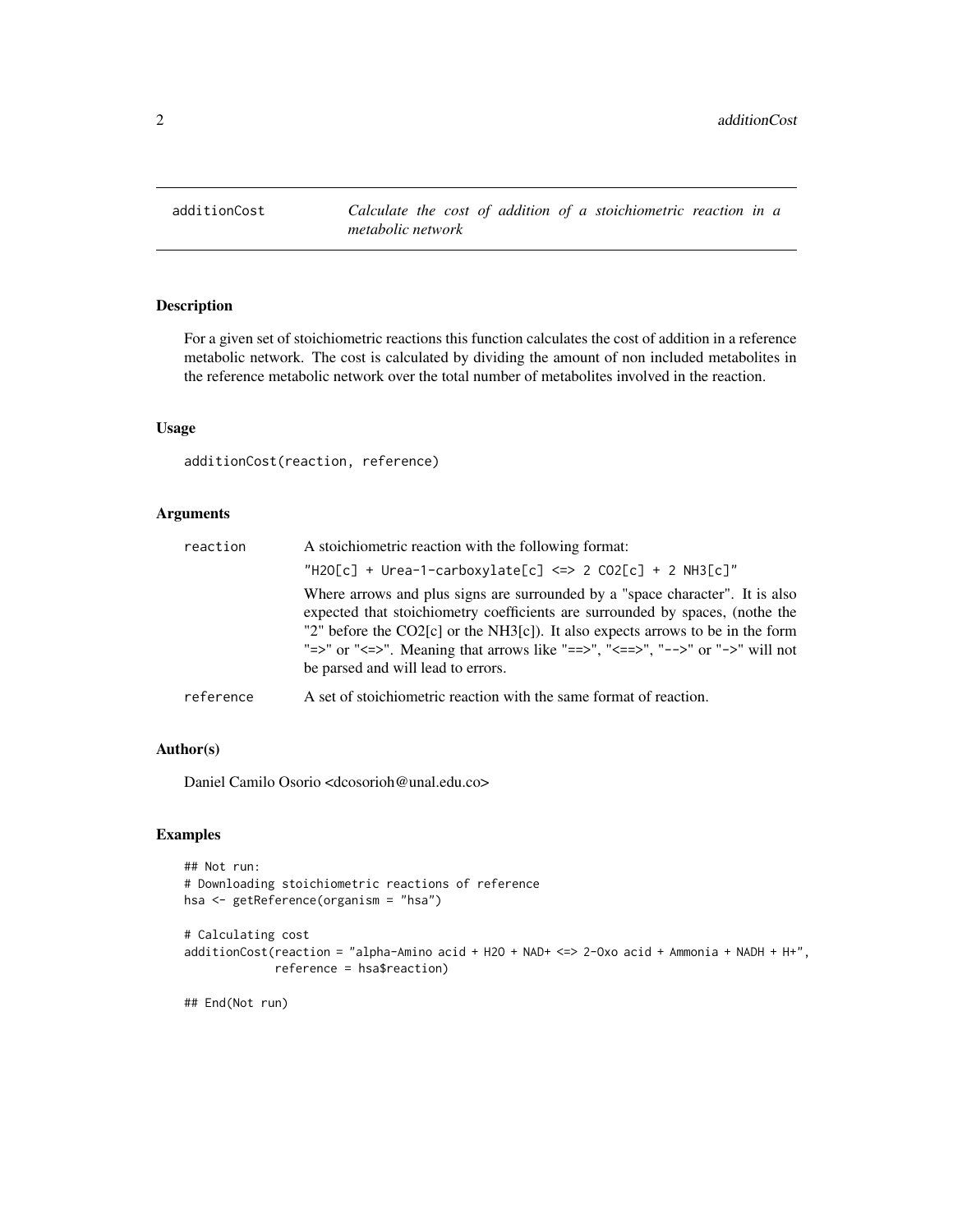<span id="page-2-0"></span>

#### Description

A blocked reaction in a metabolic network is a reaction that not participate in any optimization solution. This function set as objective function each one of the reactions (one by time) in the model, and identifies the reactions without flux under all scenarios.

#### Usage

blockedReactions(model)

#### Arguments

model A valid model for the 'sybil' package. An object of class modelorg.

#### Value

A vector with the reaction ids of the blocked reactions

#### Author(s)

Andres Pinzon-Velasco <ampinzonv@unal.edu.co> - Mantainer: Daniel Camilo Osorio <dcosorioh@unal.edu.co>

#### Examples

```
## Not run:
# Loading a model for the 'sybil' package
data("Ec_core")
```

```
# Identifying blocked reactions
blockedReactions(Ec_core)
## End(Not run)
```
gapFill *Find and fill gaps in a metabolic network*

#### Description

This function identifies the gaps and fills it from the stoichiometric reactions of a reference metabolic reconstruction using a weighting function.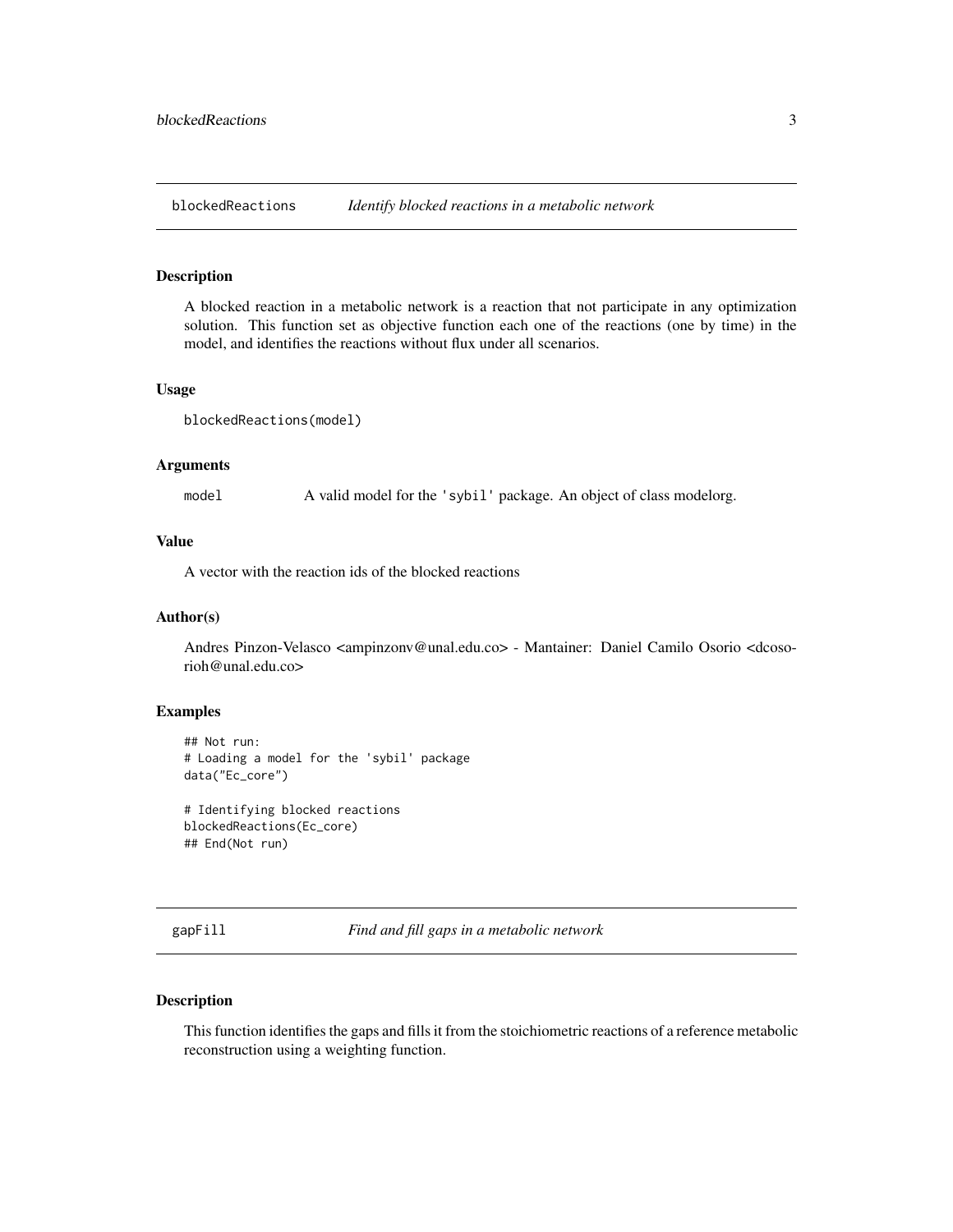#### Usage

```
gapFill(reactionList, reference, limit = 0.25, woCompartment = FALSE,
 consensus = FALSE)
```
#### Arguments

| reactionList  | A set of stoichiometric reaction with the following format:                                                                                                                                                                                                                                                                                                               |
|---------------|---------------------------------------------------------------------------------------------------------------------------------------------------------------------------------------------------------------------------------------------------------------------------------------------------------------------------------------------------------------------------|
|               | "H2O[c] + Urea-1-carboxylate[c] <=> 2 CO2[c] + 2 NH3[c]"                                                                                                                                                                                                                                                                                                                  |
|               | Where arrows and plus signs are surrounded by a "space character". It is also<br>expected that stoichiometry coefficients are surrounded by spaces, (nothe the<br>"2" before the $CO2[c]$ or the NH3[c]). It also expects arrows to be in the form<br>"=>" or "<=>". Meaning that arrows like "==>", "<==>", "-->" or "->" will not<br>be parsed and will lead to errors. |
| reference     | A set of stoichiometric reaction with the same format of reaction List                                                                                                                                                                                                                                                                                                    |
| limit         | An addition cost value to be used as a limit to select reactions to be added. Is<br>calculated as NumberNewMetabolites/NumerOfMetabolites for each reaction.                                                                                                                                                                                                              |
| woCompartment | A boolean value TRUE to define if compartment labels should be removed of the<br>reaction List stoichiometric reactions, FALSE is used as default.                                                                                                                                                                                                                        |
| consensus     | A boolean value TRUE to define if reaction List and new Reactions should be re-<br>ported as a unique vector or FALSE if just new Reactions should be reported.                                                                                                                                                                                                           |

#### Author(s)

Kelly Botero <kjboteroo@unal.edu.co> - Maintainer: Daniel Camilo Osorio <dcosorioh@unal.edu.co>

#### See Also

additionCost function documentation.

#### Examples

```
## Not run:
# Downloading stoichiometric reactions
all <- getReference(organism = "all",sep = ";")
eco <- getReference(organism = "eco",sep = ";")
# Filtering reactions
all <- mapReactions(reactionList = all$reaction%in%eco$reaction,
                    referenceData = all,
                    by = "bool",
                    inverse = TRUE)
# gapFill
gapFill(reactionList = eco$reaction,
       reference = all$reaction,
       limit = 0.25,
       woCompartment = TRUE,
       consensus = FALSE)
## End(Not run)
```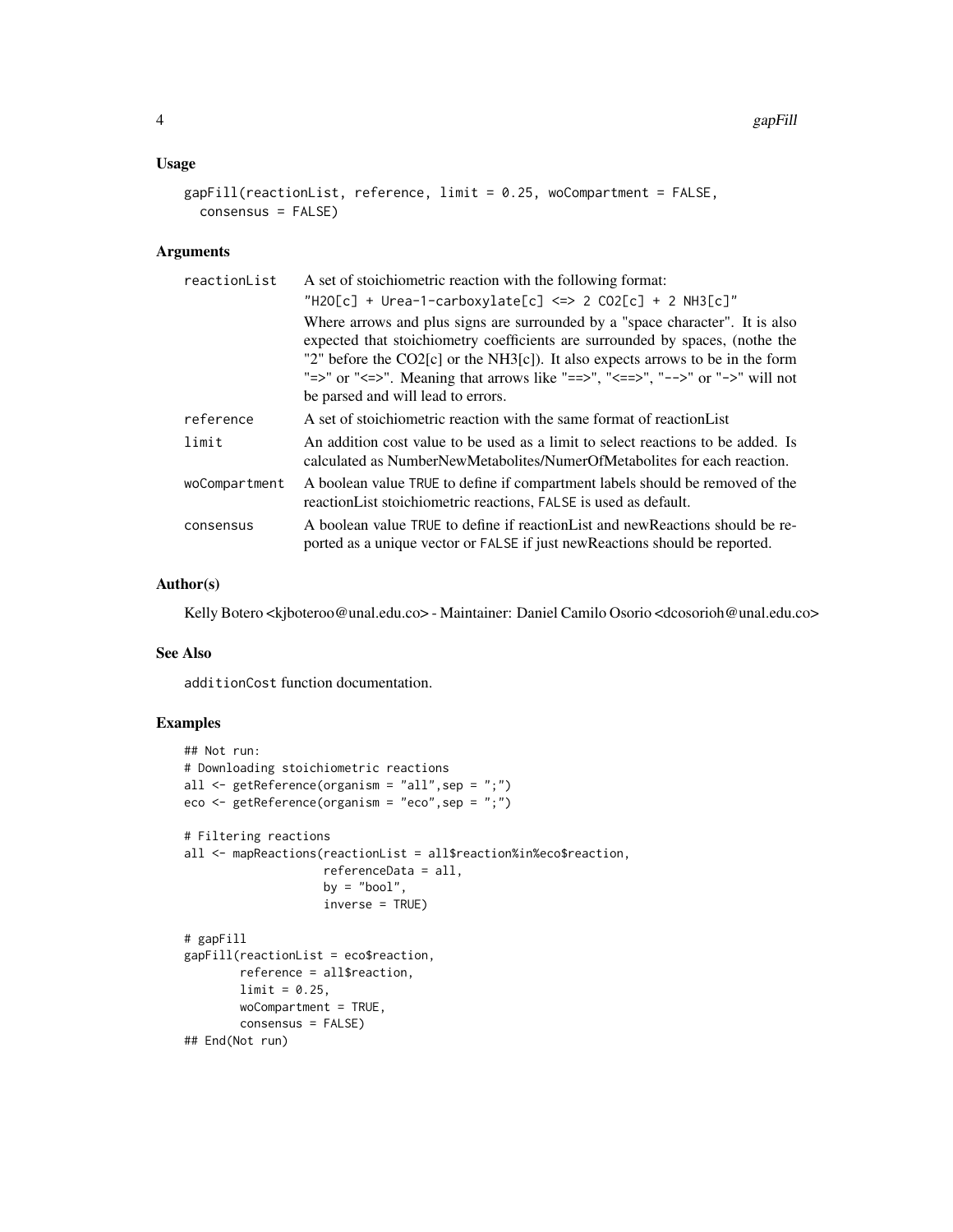<span id="page-4-0"></span>getReference *Download all the set of gene-associated stoichiometric reactions for a specific organism from the KEGG database*

#### Description

This function downloads all the gene-associated stoichiometric reactions for a given organism from the KEGG database. If not valid organism identifier is given, all reactions from the KEGG database are downloaded. GPR are constructed using the KEGG KO association for each enzyme in a specific organism.

#### Usage

```
getReference(organism = "all", sep = ";")
```
#### Arguments

| organism | A valid organism identifier for the KEGG database. List of valid organism iden-    |
|----------|------------------------------------------------------------------------------------|
|          | tifiers are available in: http://rest.kegg.jp/list/organism. If no given, all KEGG |
|          | stoichiometric reactions are downloaded.                                           |
| sep      | A character string to separate the terms.                                          |

#### Value

A data.frame with the following data associated to the stoichiometric reactions for a given organism:

- ko: The associated KEGG KO identifier to the reaction. In KEGG, molecular-level functions are stored in the KO (KEGG Orthology) database and associated with ortholog groups in order to enable extension of experimental evidence in a specific organism to other organisms.
- id: The associated reaction id from the KEGG database.
- reaction: The gene-associated stoichiometric reactions with the following format:  $"H2O + Urea-1-carboxulate <=> 2 CO2 + 2 NH3"$

Where arrows and plus signs are surrounded by a "space character", and stoichiometry coefficients are surrounded by spaces, (nothe the "2" before the CO2 or the NH3). Arrows will be in the form "=>" or "<=>". KEGG reactions are not compartmentalized.

• gpr: The Gene-Protein-Reaction (GPR) associations for a specific organism buit from the KEGG KO identifiers.

#### Author(s)

Kelly Johana Botero <kjboteroo@unal.edu.co> - Mantainer: Daniel Camilo Osorio <dcosorioh@unal.edu.co>

#### See Also

The KEGG database webpage: http://www.genome.jp/kegg/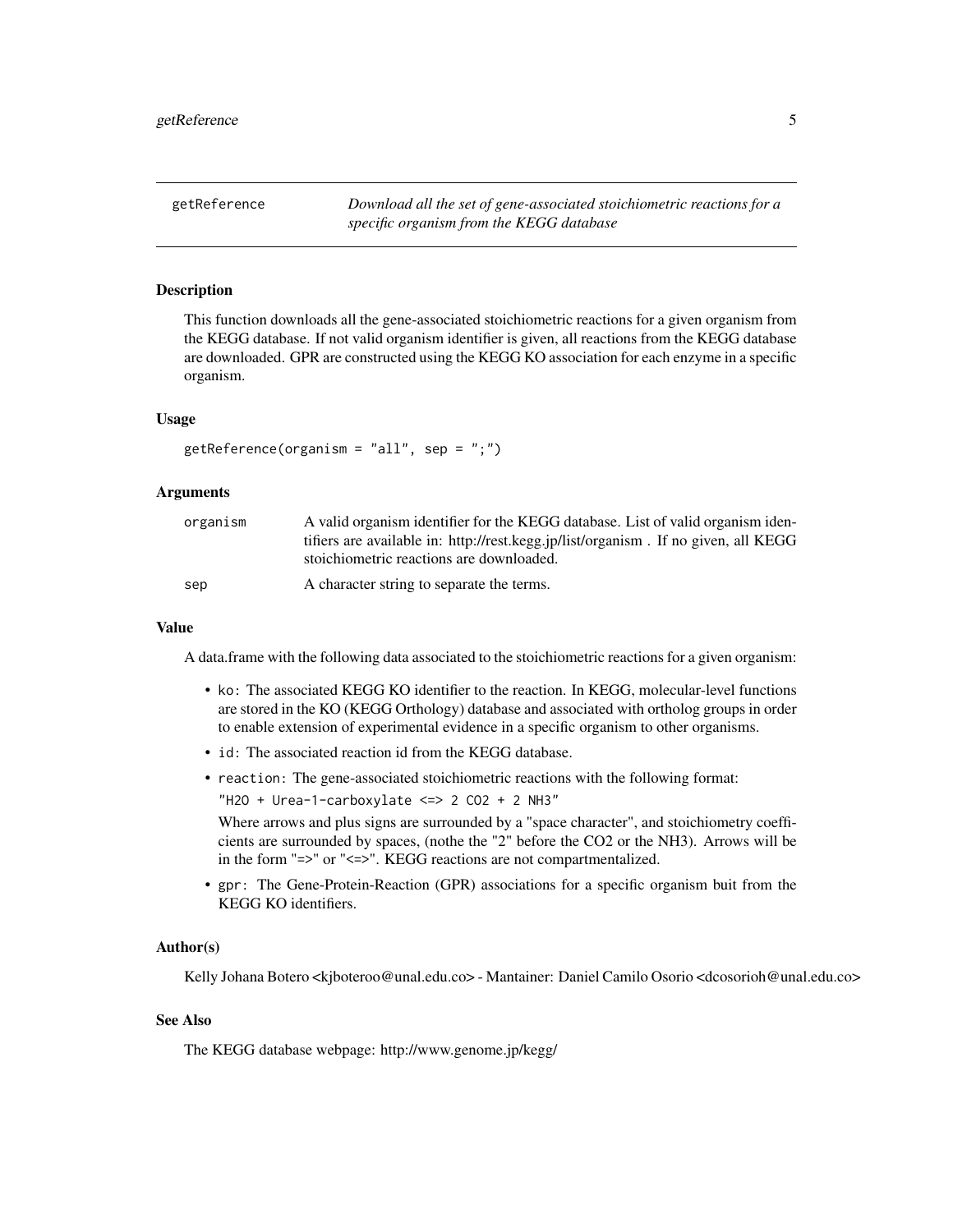6 getReference

#### Examples

## Not run: getReference(organism = "hsa",sep = ";")

## End(Not run)